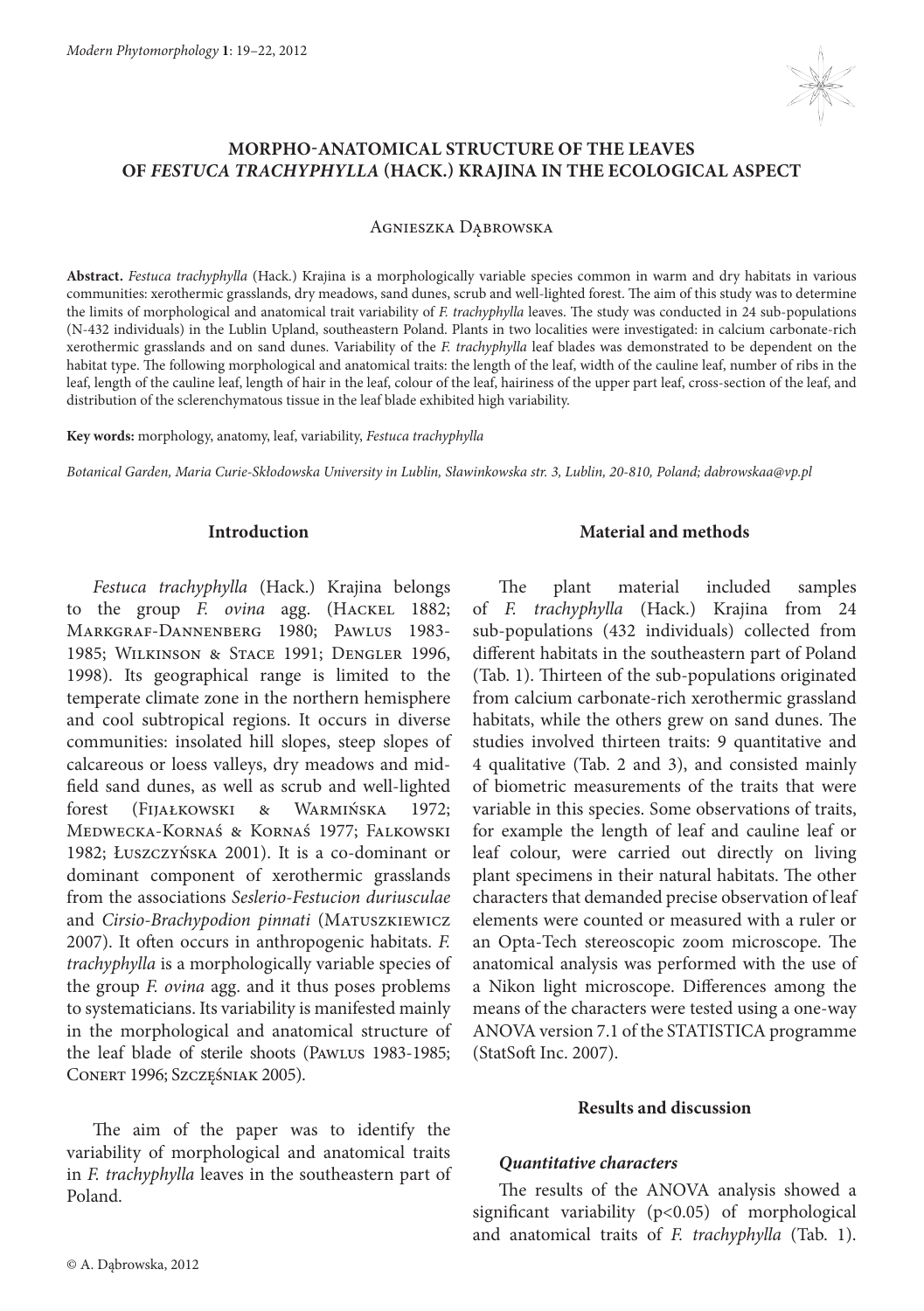| Habitat               | Origion         | Abbreviation | Geographical factors                  |                |  |
|-----------------------|-----------------|--------------|---------------------------------------|----------------|--|
|                       |                 |              | latitude (°N)                         | longitude (°E) |  |
| xerothermic grassland | Opoka Duża      | $T-2$        | 50°52' 42"                            | 22°56' 62"     |  |
|                       | Lublin          | $T-24$       | 51°16' 52"                            | 22°38' 93"     |  |
|                       | Rudnik          | $T-25$       | 51°17' 24"                            | 22°36' 13"     |  |
|                       | Ciechanki       | $T-27$       | 51°17' 36"                            | 22°52' 22"     |  |
|                       | Iłowiec         | $T-30$       | 50°50' 05"                            | 23°24'48"      |  |
|                       | Kazimierz Dolny | $T-41$       | 51°19' 53"                            | 21°55' 50"     |  |
|                       | Bychawa         | $T-43$       | 51°01' 21"                            | 22°31' 37"     |  |
|                       | Nałęczów        | $T-49$       | 51°17' 26"                            | 22°14' 53"     |  |
|                       | Czumów          | $T-50$       | 50°47' 49"                            | 23°58' 18"     |  |
|                       | Niedzieliska    | $T-51$       | 50°42' 56"                            | 23°04' 33"     |  |
|                       | Tarnogóra       | $T-65$       | 50°53' 47"                            | 23°07' 21"     |  |
|                       | Staw            | T-96         | $51^{\circ}12^{\prime}$ 21 $^{\circ}$ | 23°24' 50"     |  |
|                       | Parchatka       | $T-131$      | 51°22' 56"                            | 21°49' 96"     |  |
| sand dunes            | Chotyłów        | $T-16$       | 52°00' 46"                            | 23°23' 49"     |  |
|                       | Zwierzyniec     | $T-23$       | 50°36' 19"                            | 22°59' 56"     |  |
|                       | Aleksandrów     | $T-26$       | 51°54' 28"                            | 22°29' 09"     |  |
|                       | Konstantynów    | $T-28$       | 51°12' 43"                            | 23°05' 43"     |  |
|                       | Puławy          | $T-29$       | 51°28' 42"                            | 21°55' 58"     |  |
|                       | Orchówek        | $T-31$       | 51°32' 16"                            | 23°36' 38"     |  |
|                       | Małaszewicze    | $T-32$       | 51°01' 56'                            | 23°32' 34"     |  |
|                       | Sobibór         | $T-44$       | 51°28' 46"                            | 23°39' 46"     |  |
|                       | Krężnica Jara   | $T-48$       | 51°09' 49"                            | 22°28' 25"     |  |
|                       | Potok Wielki    | $T-61$       | 50°47' 20"                            | 22°13'72"      |  |
|                       | Stoczek         | $T-141$      | 51°38' 45"                            | 22°42' 53"     |  |

**Table 1.** Characteristics of the Festuca trachyphylla habitats investigated.

**Table 2.** The range for the nine quantitative characters and the results of ANOVA. (Differences traits were considered significant at the level of  $p<0.05$ ).

| Character                                         | F(p<0.05) | F. trachyphylla<br>range | xerothermic<br>grasslands | sand dunes    |
|---------------------------------------------------|-----------|--------------------------|---------------------------|---------------|
| length of leaf (mm)                               | 31.52     | 132.0-309.0              | 130.0-195.0               | 184.0-309.0   |
| width of cauline leaf (mm)                        | 16.56     | $1.0 - 1.9$              | $1.0 - 1.5$               | $1.4 - 1.9$   |
| number of ribs in the leaf                        | 13.31     | $3.0 - 9.0$              | $3.0 - 5.0$               | $6.0 - 9.0$   |
| length of cauline leaf (mm)                       | 12.91     | $36.0 - 57.0$            | $36.0 - 42.0$             | $40.0 - 57.0$ |
| length of hair in the leaf (mm)                   | 10.86     | $0.1 - 0.8$              | $0.6 - 0.8$               | $0.1 - 0.5$   |
| width of leaf (mm)                                | 5.24      | $1.0 - 2.2$              | $\overline{a}$            | ٠             |
| number of vascular bundles in the leaf            | 3.79      | $6.0 - 10.0$             | $\overline{a}$            | ٠             |
| diameter of vascular bundle in the leaf $(\mu m)$ | 3.63      | 101.7-158.5              | $\overline{a}$            | ٠             |
| thickness of leaf (mm)                            | 3.41      | $0.7 - 1.0$              | $\overline{\phantom{a}}$  | ٠             |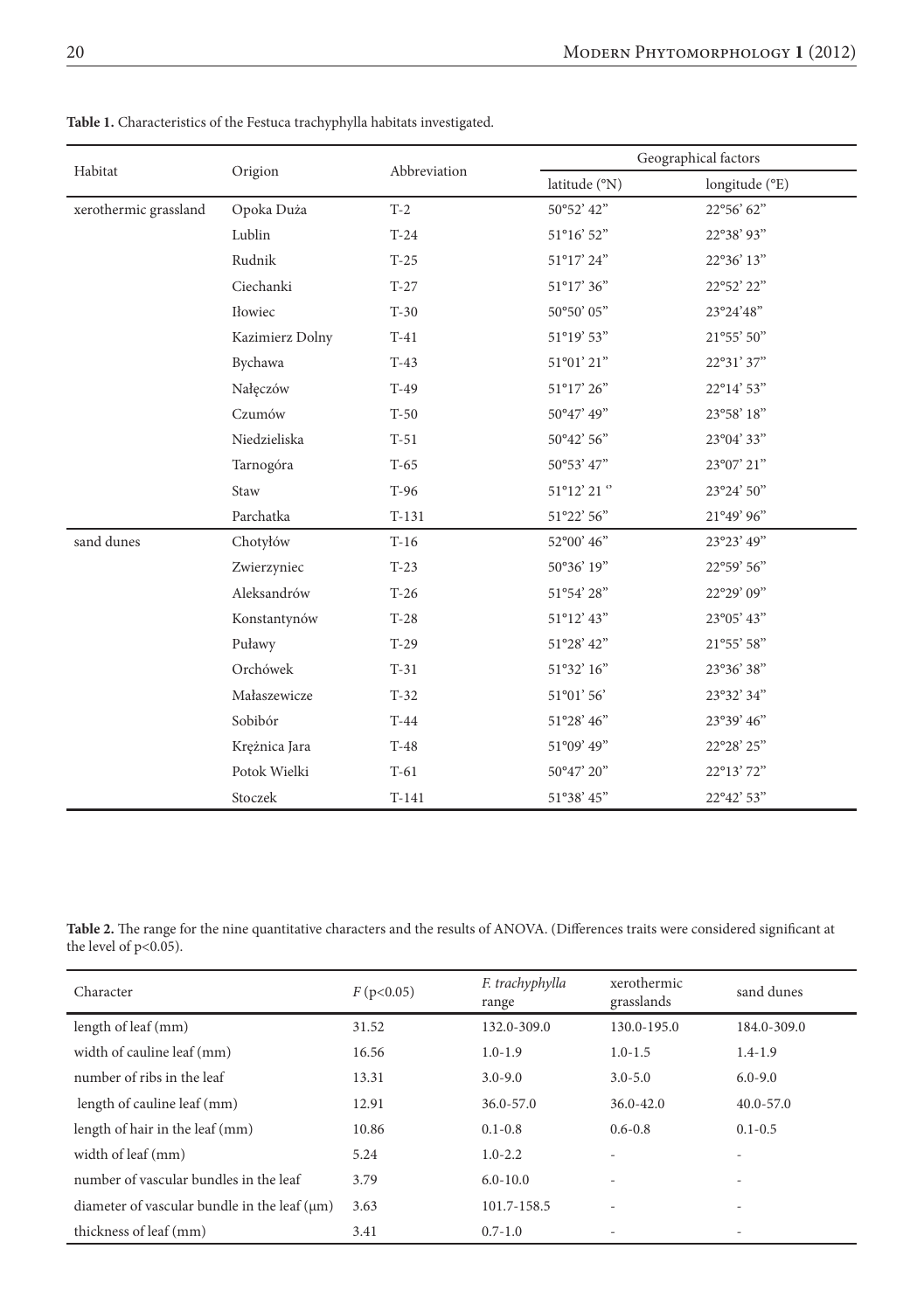| Descriptions of character   | Abbreviation of character<br>[attributes] | Frequency of <i>F. trachyphylla</i><br>$(N=432)$ |
|-----------------------------|-------------------------------------------|--------------------------------------------------|
| leaf colour                 | [green/blue-green]                        | 185/247                                          |
| leaf: hairiness, lower part | [glabrous/hairy]                          | 28/404                                           |
| cross-section of leaf       | [wedge-shape/ovoid-shape]                 | 210/222                                          |
| sclerenchyma                | [1-layer $/2$ -3-layer]                   | 193/239                                          |

**Table 3.** Descriptions, abbreviations and attributes of qualitative characters and their frequencies in Festuca trachyphylla.



**Fig. 1.** Cross-sections of *Festuca trachyphylla* from different habitats:A-B xerothermic grasslands, C-D sand dunes. Scale bar=1 mm.

The highest variability was found for the length of the leaf, width of the cauline leaf, number of ribs in the leaf, length of cauline leaf, and length of hairs in the leaf. The other quantitative characters were permanent in this species and did not exhibit variability between the different types of habitats. The results revealed that the plants from xerothermic grasslands differed from the plants from sand dunes in terms of the following combination of characters: shorter leaf, narrower and shorter cauline leaf, and the leaf, which tends to have fewer ribs and longer hair on the upper surface of the leaf blade (Tab. 1).

#### *Qualitative characters*

All individuals of the *F. trachyphylla* species were studied for leaf colour, hairiness of the upper part leaf, cross-section of the leaf and distribution of the sclerenchymatous tissue in the leaf blade (Tab. 2). Plants growing in shallow and dry soil, full sun conditions, had filiform, blue-green, leaf blades with dense hairs on the lower part. In cross-section, the leaf blades were ovoid-shaped. Plants growing in sand dunes were characterized by green leaves, which had delicate pubescence on the lower part, or were hairless. In cross-section, the leaf blades were

wedge-shaped with convex sides and a rounded tip. Additionally, the plants growing on the sand habitats exhibited two or three rows of sclerenchymatous cell layer, clustered in three corner rows; in the plants from the calcareous soil in the xerothermic habitats, the single-row layer formed a separate ring. The cross-section diversity is presented in Fig. 1.

There are some morphological differences between plants of different habitats within *F. trachyphylla*; these differences, however, are too inconsistent and imprecise to allow recognition of two intraspecific taxa within *F. trachyphylla*. It could be expected that under such circumstances, a significant degree of morphological diversification would have occurred, making it possible to visually distinguish plants of different habitats. The results obtained in the present study are partly consistent with investigation data reported by other authors (Markgraf-Dannenberd 1980; Falkowski 1982; SZAFER *et al.* 1986; CONERT 1996) who found that the morphological and anatomical traits of the leaf blade in this species were considerably unstable and modified by the environmental effect.